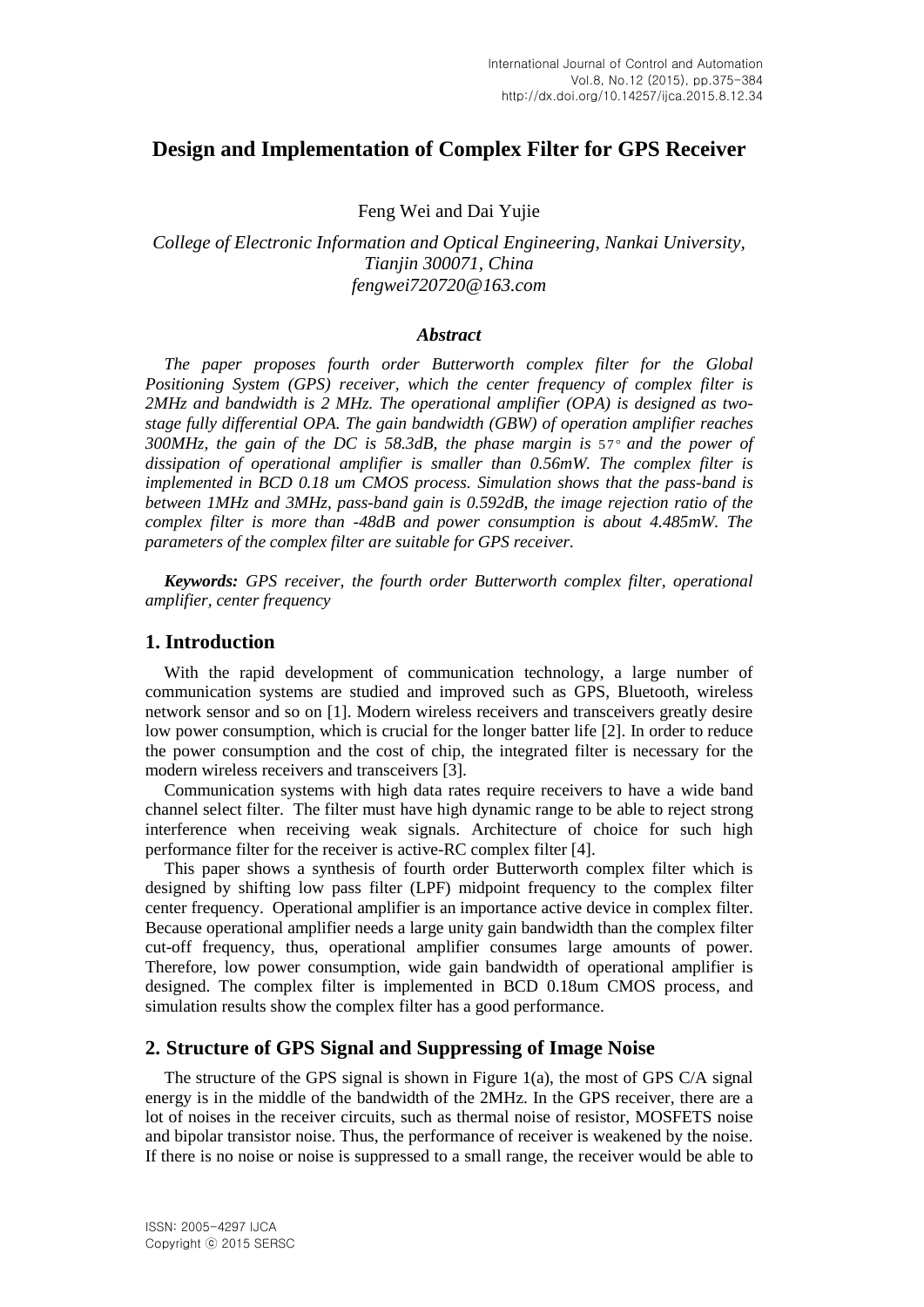detect arbitrarily small signal and have a far distance communication. In order to suppress the image noise, the image reject filter is necessary as shown in Figure 1(b) [5- 7].



**Figure 1. The Signal of GPS and Suppressing Image Noise**

As the shown in Figure 2, the image noise is leaded by the quadrature downconversion. Therefore, complex filter is designed as image reject filter, which exhibits a relatively small loss in the signal and a large attenuation in the image noise.



**Figure 2. Diagram of Complex Filter**

## **3. Modeling of the Complex Filter**

In order to achieve the functions of suppressing image noise and translating useful signal, the complex can be designed by shifting LPF midpoint frequency from 0 to  $W_{IF}$  as shown in Figure 3(a). In the Figure 3(b) shows that the zero-pole diagram of curve shift, which is fourth order LPF to fourth order complex filter. The relationship between LPF transfer function and complex filter transfer function is expressed as following equation:

$$
H_{complex\_filter}(jW) = H_{LPF}(jW - jW_{IF})
$$
\n(1)

Where, the  $W_{IF}$  is the center frequency of complex filter.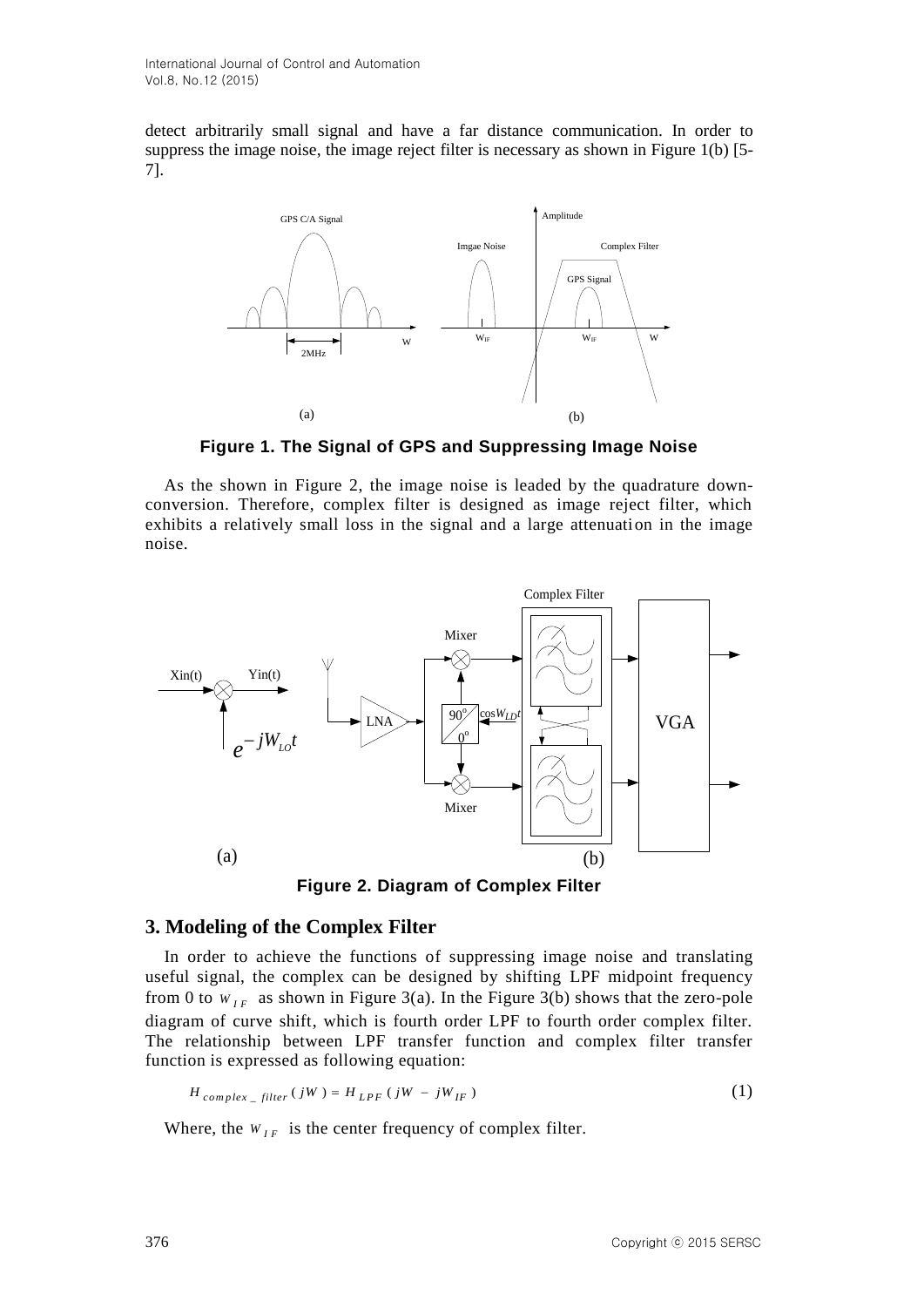

**Figure 3. The Converter of LPF to Complex Filter**

The first order low pass active filter is shown in Figure  $4(a)$ , where, OPA is the active device, in order to make the active device does not affect the performance of the complex filter, the GBW of OPA should be large enough. Figure 4(b) shows the equivalent diagram of the first order low pass active filter.



#### **Figure 4. Schematic Circuit and Equivalent Diagram of First Order Low Pass Filter**

The transfer function of the active low pass filter as shown in Figure 4(a) can be expressed as following equation:

$$
\frac{V_{out}(S)}{V_{in}(S)} = -\frac{\frac{1}{R_g C_p}}{(S + \frac{1}{R_p C_p})} = -\frac{W_A}{S + W_B}
$$
(2)

Therefore, the structure of complex filter can be obtained from the structure of first order low pass active filter as shown in Figure 5(a). The equivalent diagram of the complex filter is shown in Figure 5(b).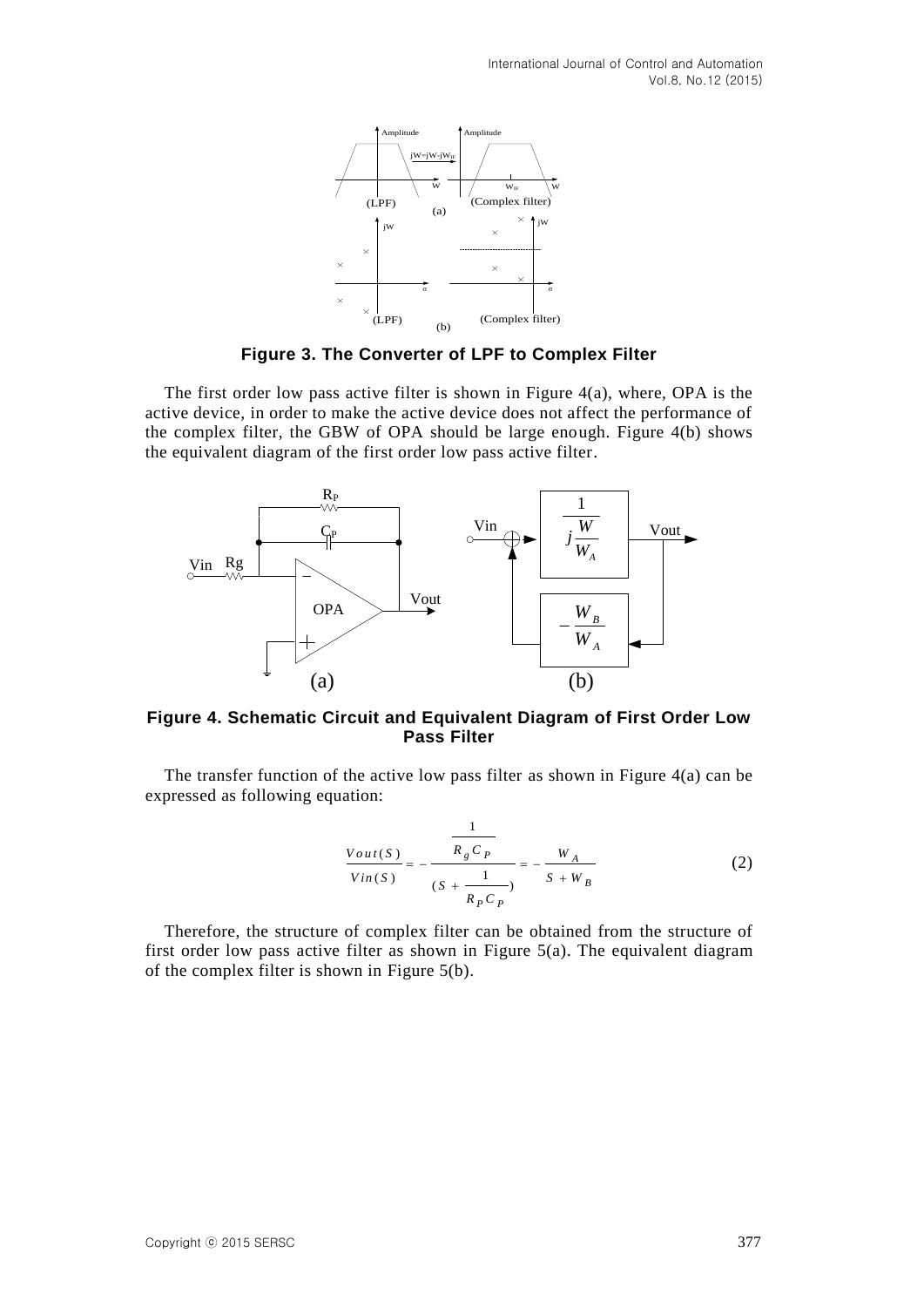International Journal of Control and Automation Vol.8, No.12 (2015)



**Figure 5. Schematic Circuit and Equivalent Diagram of the Complex Filter**

As the shown in Figure 5, the transfer functions of the complex filter can be obtained from the equivalent diagram of the complex filter as:

$$
I_{out} = (I_{in} - \frac{W_{IF}}{W_A} Q_{out} - \frac{W_B}{W_A} I_{out}) \frac{1}{jW/W_A}
$$
(3)

$$
Q_{out} = (Q_{in} + \frac{W_{IF}}{W_A} I_{out} - \frac{W_B}{W_A} Q_{out}) \frac{1}{jW / W_A}
$$
 (4)

From equations (3) and (4), the transfer function of the complex filter  $H_{CF}(jw)$ can be calculated as:

$$
H_{CF}(jw) = \frac{I_{out} + jQ_{out}}{I_{in} + jQ_{in}} = \frac{W_A}{jW - jW_{IF} + W_B}
$$
(5)

Where,

$$
W_A = \frac{1}{R_g C_P} \; , \; W_B = \frac{1}{R_p C_P} \; , \; W_{IF} = \frac{1}{R_{IF} C_P} \; .
$$

Comparing equations (1) and (5), it would be prove that the complex filter can be achieved as image reject filter, which can be shifted to a certain frequency from the LPF with the same bandwidth.

### **4. The Design of Operational Amplifier**

The operational amplifier is two-stage fully differential OPA with miller compensation capacitance and common mode feedback as shown in Figure 6. In such structure, the first stage provides high gain, the second stage offers a large voltage swing.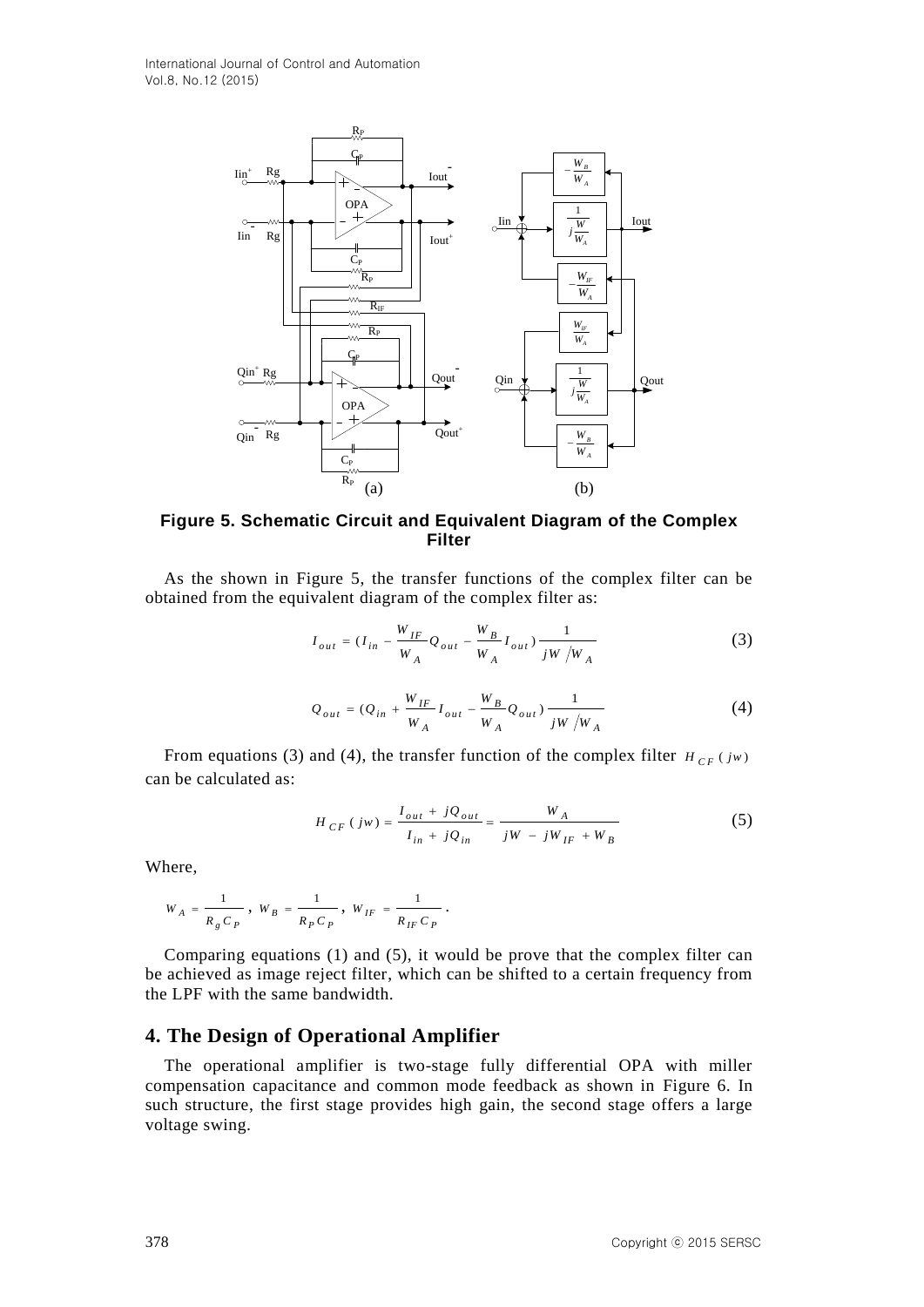

**Figure 6. Schematic of Operational Amplifier**

The GBW of operational amplifier should be wide enough to make the actual operational amplifier minimize the impact on the performance of the complex filter. The GBW of the operational amplifier should satisfy as [8]:

$$
GBW \ge \left| \frac{A_c(jW_L)}{\delta} - 1 \right| \bullet \left| [1 + A_c(jW_L)] \bullet W_L \right| \tag{6}
$$

Where, the  $A_c(jW_L)$  is the close-loop gain of the operational amplifier, the  $W_L$ is the bandwidth of filter,  $\delta$  is the error between ideal transform function and non-ideal transform function. From the equation (6), if the cut-off frequency of complex filter is  $\omega$ , the GBW of operational amplifier should be about 100 $\omega$ .

Because the centre frequency of the complex filer is 2MHz and the bandwidth is 2MHz, thus, the cut-off frequency of the complex filter is 3 MHz, therefore, the GWB of operational amplifier should be about 300MHz. As the shown in Figure 7, simulation shows that the GWB of the operational amplifier is 300MHz, the gain of DC is 58.3 dB, the phase margin is  $57^\circ$ , and the power dissipation is 0.56mW. Through simulation in all corners, these parameters are satisfied.



**Figure 7. Simulation of Operational Amplifier**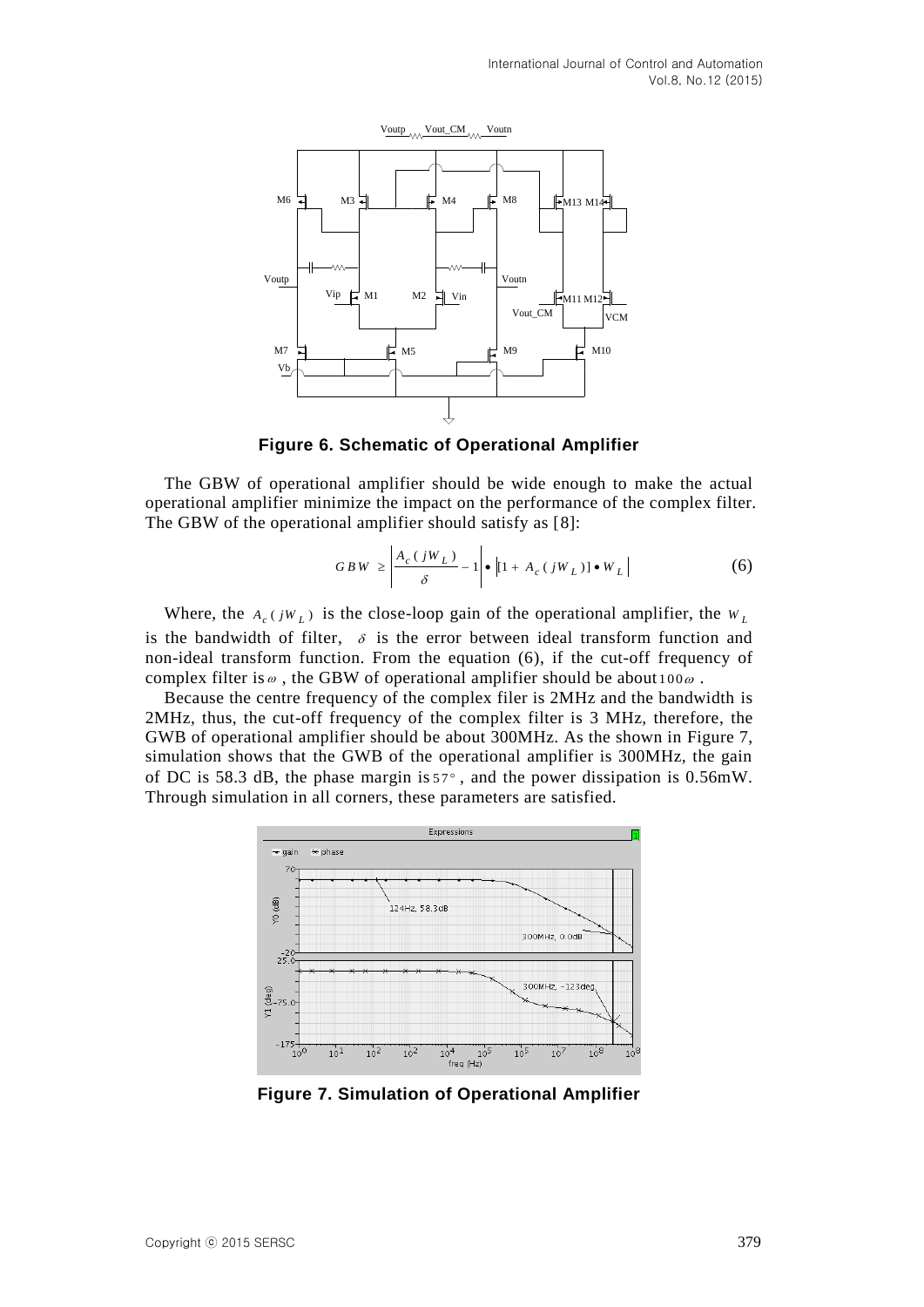# **5. Implementation of the Complex Filter**

In order to achieve a stronger suppression on image noise, sharp transition-band frequency response and have a flat pass-band, the fourth order Butterworth filter is chosen as shown in Figure 8.



**Figure 8. Schematic Circuit of the Fourth Order Complex Filter**

As the variations of manufacturing process and environment temperature, the values of capacitors and resistances significant change, these make RC time constant of the complex filter change. Therefore, the center frequency and bandwidth of the complex filter are drifted. In order to conquer the problem, a tuning system is necessary.



**Figure 9. Diagram of the Tuning System**

Figure 9 shows the diagram of the tuning system. The tuning circuits are realized by adjusting the values of capacitors of the complex filter. The implementation circuits of the tuning system are shown in [9].

# **6. Simulation and Analysis**

The complex filter is implemented in BCD 0.18 um CMOS process. The input signals are sent into the complex filter. The input signals of complex filter are the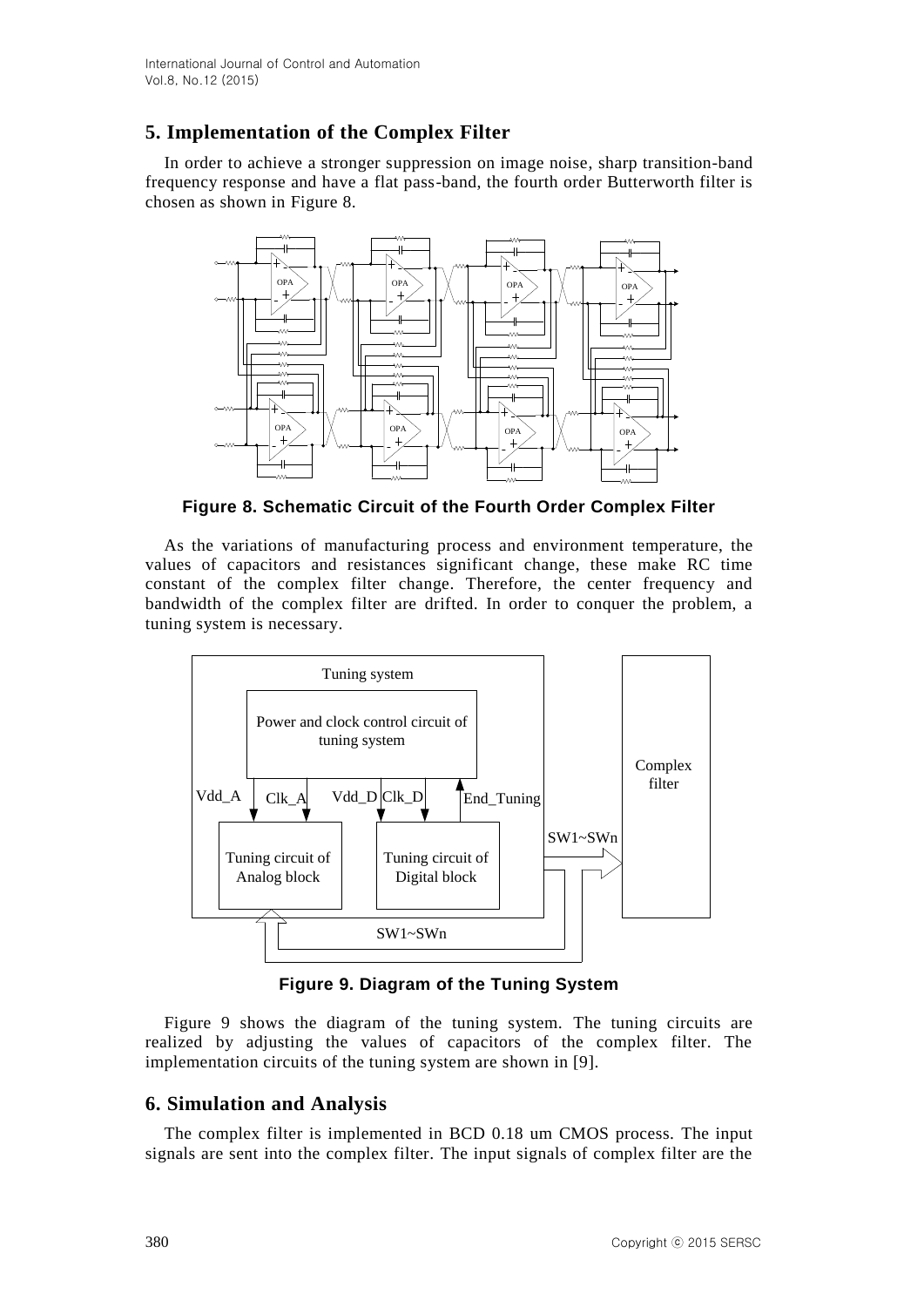

quadrature sinusoidal signals, which are in four different phases, the phases of signals are  $0^\circ$ ,  $180^\circ$ ,  $90^\circ$  and  $270^\circ$ .









**Figure 10. Simulation of the Complex Filter**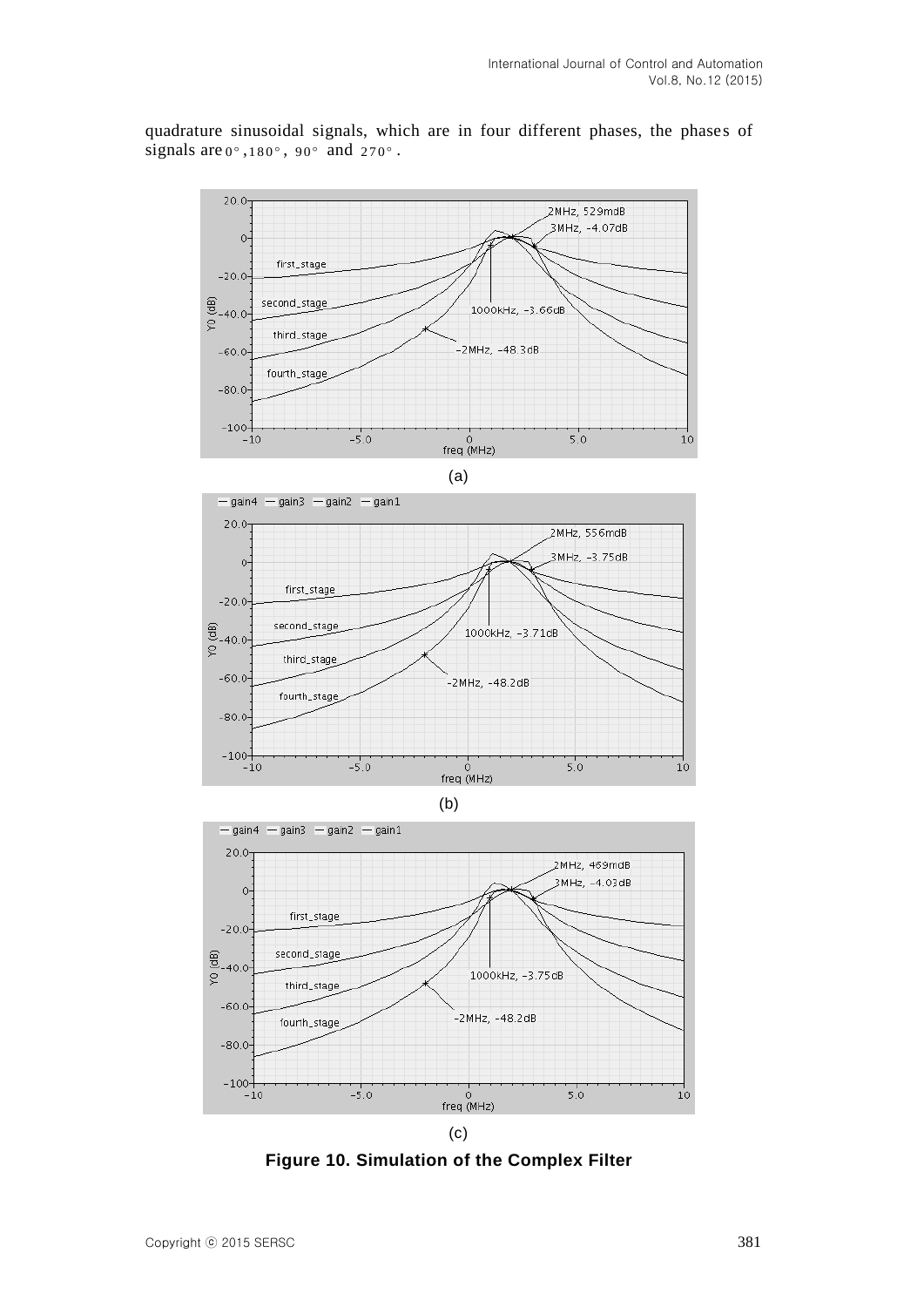The simulations for AC frequency response after tuning frequency are shown in Figure 10. The Figure 10(a) shows the waveform, when the process corner is tt, the temperature is  $25^\circ$ . The Figure 10(a) shows that the center frequency is 2 MHz, and the pass-band is between 1MHz and 3MHz, the pass-band gain is about 0.592dB. The image rejection ratio of the complex filter is more than -48 dB and the power consumption of the complex filter is about 4.485mW.

The Figure 10(b) shows the waveform is that the process corner is ss, the temperature is  $-20^\circ$ . The simulation conditions of the Figure 10(c) are that the process corner is ff, and the temperature is 85 . The simulation results of different process corners are shown in Table 1.

|             | tt        | SS        | ff        |
|-------------|-----------|-----------|-----------|
|             |           |           |           |
| 2 MHz       | 0.529dB   | 0.556dB   | 0.469dB   |
|             |           |           |           |
| 1 MHz       | $-3.66dB$ | $-3.71dB$ | $-3.75dB$ |
|             |           |           |           |
| 3 MHz       | $-4.07dB$ | $-3.75dB$ | $-4.03dB$ |
|             |           |           |           |
| Image       | $-48.3dB$ | $-48.2dB$ | $-48.2dB$ |
| Rejection   |           |           |           |
| Power       | 4.485mW   | 4.118mW   | 5.043mW   |
| Consumption |           |           |           |
|             |           |           |           |

**Table 1. Simulation Results of the Complex Filter**

The performance of summary of the complex filter is shown in Table 2

| Table 2. Performance Summary of the Complex Filter |  |
|----------------------------------------------------|--|
|----------------------------------------------------|--|

| Technology                    | <b>BCD</b> 0.18 um |  |
|-------------------------------|--------------------|--|
| <b>Supply Voltage</b>         | 1.8V               |  |
| Power consumption             | 4.485mW            |  |
| Center Frequency              | 2 MHz              |  |
| Bandwidth                     | 2 MHz              |  |
| Pass-band Gain                | 0.529dB            |  |
| <b>Image Rejection Ration</b> | $-48.3dB$          |  |

# **7. Conclusion**

This paper has presented a complex filter for GPS receiver, which is based on fourth order Butterworth low pass filter, and is implemented in BCD 0.18um CMOS process. The two-stage fully differential operational amplifier is designed for the complex filter, the GBW of the operational amplifier is about 300MHz and the power dissipation is about 0.56mW. The simulation results of the complex filter show that the center frequency of the complex filter is 2MHz, the image rejection ration is -48.3dB, and the power consumption of the complex filter is smaller than 4.49mW.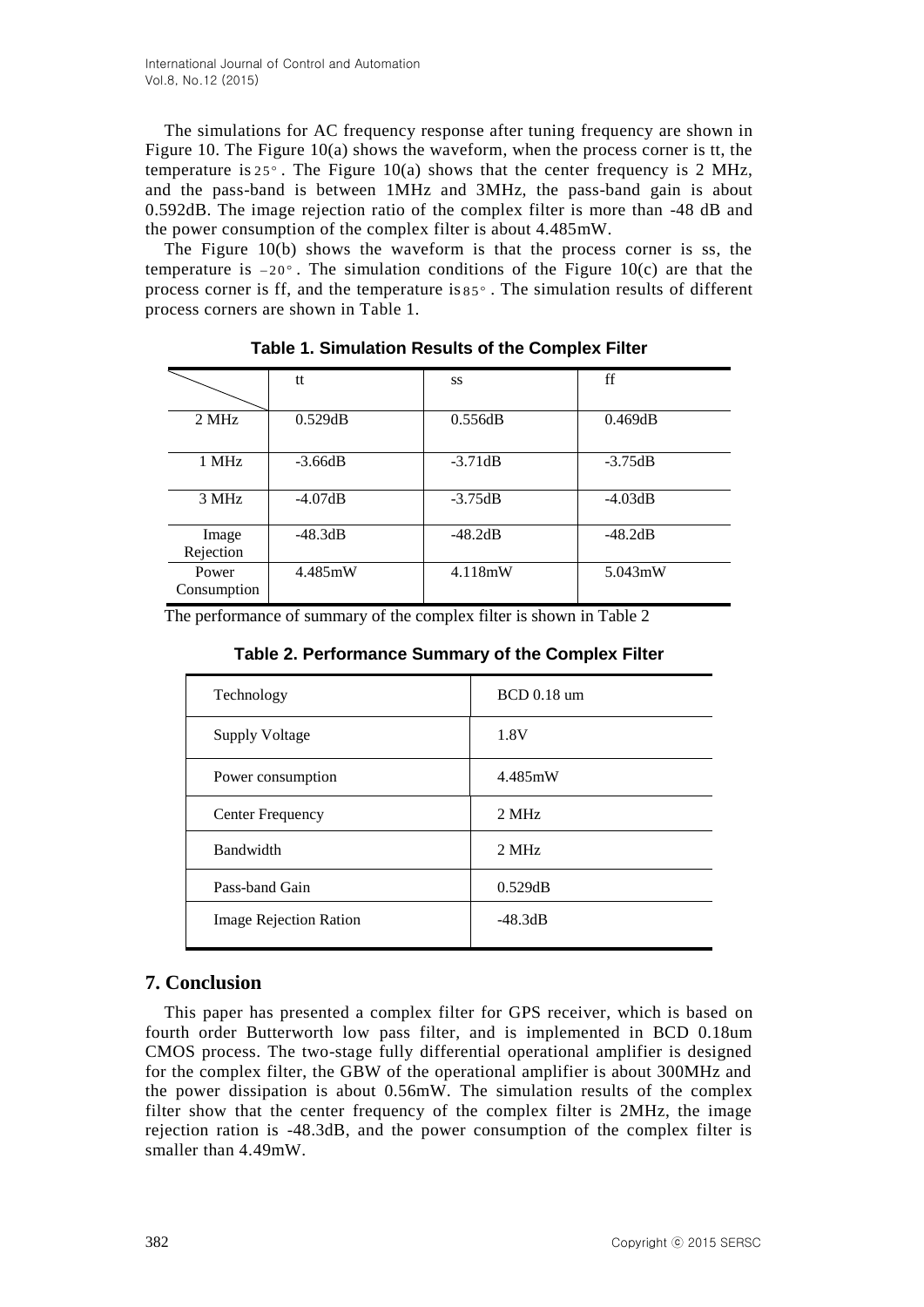#### **Acknowledgements**

This work was supported by the Tianjin Science and Technology Project (13ZCZDGX04100).

## **References**

- [1] W. Wang, G. He and J. Wan, "Research on Zigbee wireless communication technology", Proceedings of the IEEE International Conference on Electrical and Control Engineering (ICECE), Yichang, **(2011)**, pp. 1245-1249.
- [2] L. Ye, C. Shi, L. Huailin, R. Huang and Y. Wang, "Highly Power-Efficient Active Filters with Wide Bandwidth Range Using Low-Gain Push-Pull Opamps", Circuits and Systems І: Regular Papers, IEEE Transactions, vol. 60, no. 1, **(2013)**, pp. 95-107.
- [3] K. Yazawa and H. Tanimoto, "Design and implementation of 0.8-V Active RC poly-phase filter using 0.18 um CMOS inverters with resistive level shift", Proceedings of the IEEE International Symposium on Circuits and System (ISCAS), Taipei, **(2009)**, pp. 2958-2961.
- [4] M. Abdulaziz, A. Nejdel, tormannen.M, Sjoland.H. A 3.4mW 65nm CMOS 5<sup>th</sup> order programmable active-RC channel select filter for LTE recevers. Proceedings of the IEEE International Conference on Radio Frequency Integrated Circuits Symposium (REIC), June, Seattle, WA, **(2013)**, pp. 217-220.
- [5] M.S. Braaasch and A.J. Van Dierendonck, "GPS receiver architectures and measurements", Proceeding of the IEEE, vol. 87, no. 1, **(1999)**, pp. 48-64.
- [6] E. Wang, S. Zhang, Q. Hu, J. Yi and X. Sun, "Implementation of an Embedded GPS Based on FPGA and MicroBlaze", Proceedings of the IEEE International Conference Wireless Communication, Dalian, **(2008)**, pp. 1-4.
- [7] R.A. Monzingo, "Robust GPS receiver for multipath immunity", Proceedings of the IEEE International Conference on Aerospace Conference, Big Sky, MT **(2010)**, pp. 1-4.
- [8] L. Zou, K. Han, Y. Liao, H. Min and Z. Tang, "A 12<sup>th</sup> order active-RC filter with automatic frequency tuning for DVB Tuner applications", Proceedings of the IEEE International Conference on Solid-State Conference, Fukuoka, **(2008)**, pp. 281-284.
- [9] D.K. Du, Y. Li, Z. Wang and S. Tan, "An Active-RC Complex Filter with Mixed Signal Tuning System for Low-IF Receiver", Proceedings of the IEEE International Conference on Circuits and Systems, Singapore, **(2006)**, pp. 1031-1034.

#### **Authors**



**Feng Wei**, received his Engineer Master degree from Henan University of Science and Technology, China, in 2005. Currently, he is working toward the Ph.D. degree in Nankai University. The main research directions: analog integrated circuit design.



**Dai Yujie**, received his Engineer Master degree from Taiyuan University of Technology, China, in 1984. He received his Ph.D. from TOHOKU UNIVERSITY, Japan, in 1992. The main research directions: the SOC design of nanometer CMOS process, mixed analog-digital integrated circuit, analog integrated circuit.